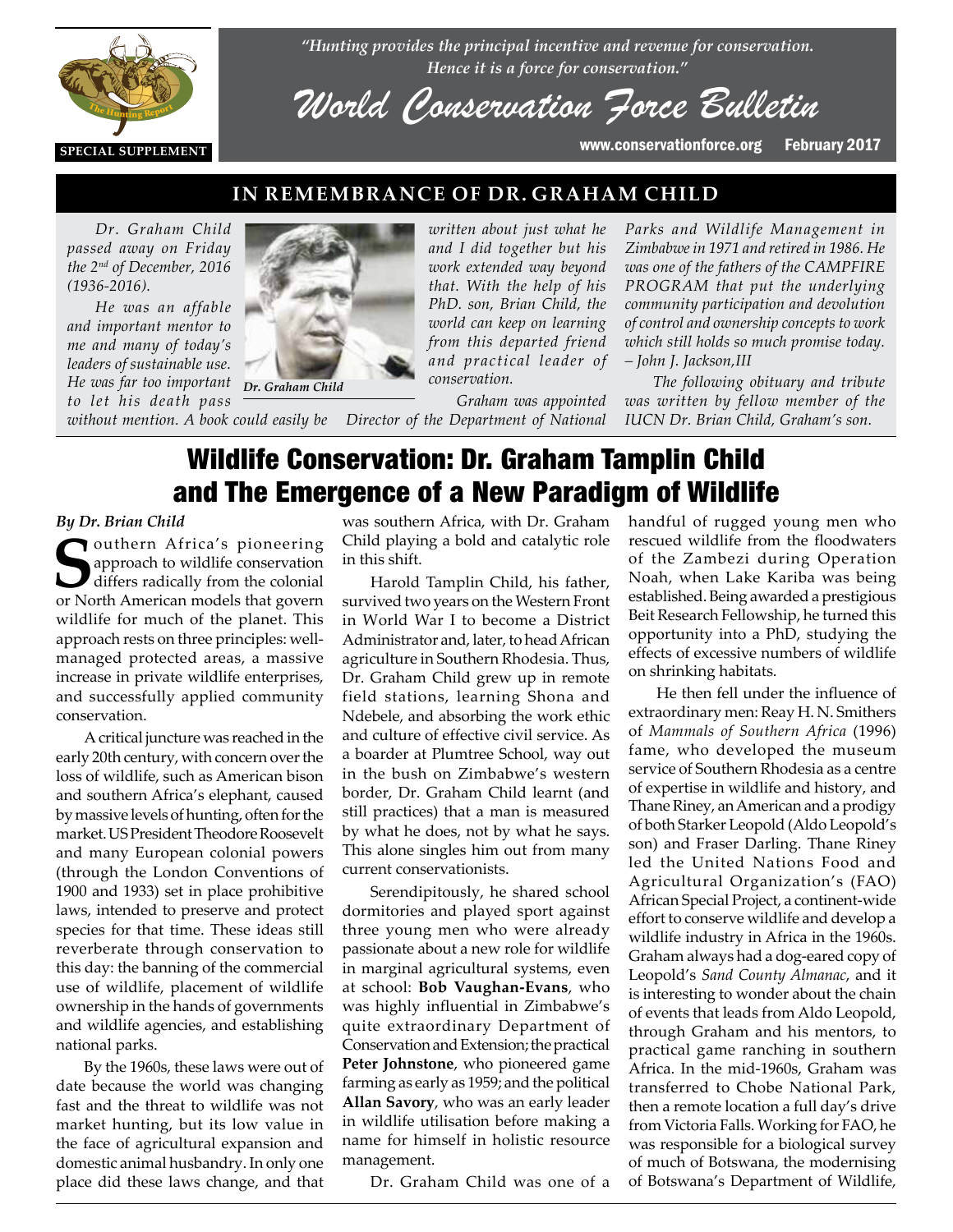National Parks and Tourism, and worked closely with Alec Campbell, a dedicated anthropologist, archaeologist and naturalist, highly respected in Botswana.

In Botswana, Graham would spend months in the field, accompanied only by his Bushman trackers and local assistants. It was on one of these trips that he apprehended an elderly man poaching in the Kalahari. He was struck by the absurdity of the system – that this man, practising his age-old livelihood, was considered a criminal in the eyes of the law.

In 1971, at the age of 35, Graham was appointed to head the Department of National Parks and Wildlife Management. Under his leadership, Zimbabwe became a global example of effective protected area management. Recognising the power of devolved management before its time, field wardens were held to high standards, and used their autonomy to do a great deal with limited resources, especially during the civil war, not least in providing decent housing and schooling to all 2,500 employees. Growing up in a country passionate about soil erosion and healthy environments, Graham had absorbed a deep knowledge of soil and water conservation, and Zimbabwe was one of the first countries to take a holistic approach to ecosystem conservation inside its national parks. Indeed, Graham took ecosystem health so seriously that he ordered the culling of over 30,000 elephants to protect habitats. Having been raised with many local farmers, and having researched and practised game cropping, he was acutely aware that wildlife on private land was in trouble. In his firm, pragmatic way, he recognised that the only way to reverse this negative trend was to "maximise the value of wildlife to the landholder." With Archie Frazer, he rewrote the landmark *Parks and Wildlife Conservation Act* (1975), boldly devolving to private landholders the right to use wildlife as profitably as they saw fit, providing use was humane. He did away with most government controls, believing them to be a hindrance to conservation, and instead placing his faith in Zimbabwe's exceptional system of farm conservation 'neighbourhood watches' to prevent environmental abuses.

Indeed, two beliefs shine through Dr. Graham Child's career: his belief in devolving power to ordinary farmers, communities and park managers to get work done effectively, and his confidence that the future of wildlife lay in making it more, not less, valuable, provided ownership rights were granted to landholders. Graham thus played a significant role in developing a vibrant civic society for the wildlife sector by actively empowering associations of wildlife producers, safari operators, professional hunters, anglers, kapenta fishermen, ivory manufacturers and falconers to take up responsibility for their own industries.

This belief extended to the indigenous communities. Well before Independence, Graham persuaded Parliament to return money from hunting and culling wildlife directly back to communities, attending Parliament proudly in his khaki National Parks shorts uniform.

He created change by fostering in his department a culture of always finding ways to do things cheaper and better for wildlife conservation, farmers and rural communities, even if it was radically different from the norm. It is no accident that Zimbabwe pioneered private wildlife conservation and then community conservation, with the Communal Areas Management Programme for Indigenous Resources (CAMPFIRE) becoming a globally iconic template in the early 1990s.

Graham's influence spread well beyond Zimbabwe, and was almost always through a team-based approach. Starting in the 1960s, he was one of a pioneering group of Wildlife Directors and scientists who met each year, challenged the status quo, and introduced radical new legislation in Zimbabwe, Namibia, Botswana, Mozambique and the provinces of South Africa that gave the ownership of wildlife back to farmers and, later, communities. He often mentions his partnership with Bernabe de la Bat, Head of Parks in Namibia, and with whom he schemed to change the way wildlife conservation is done in southern Africa. As one of two Regional Councillors for the International Union for Conservation of Nature (IUCN), he convened major workshops at the World Parks Congress in Bali (1982) and Caracas (1992), convincing many



**SPECIAL SUPPLEMENT**

*World Conservation Force Bulletin*

EDITOR/WRITER John J. Jackson, III

PUBLISHER Barbara Crown

Copyright ©2016 by UnivOps Holdings, ISSN 1052-4746. This bulletin on hunting-related conservation matters is published periodically free of charge for subscribers to The Hunting Report, 12182 SW 128 Street, Miami, FL 33186. All material contained herein is provided by famed wildlife and hunting attorney John J. Jackson, III with whom The Hunting Report has formed a strategic alliance. The purpose of the alliance is to educate the hunting community as well as pro-advocacy of hunting rights opportunities. More broadly, the alliance a by fostering unting rights opportunities. More broadly, the alliance<br>Let by fostering will also seek to open up new hunting opportunities<br>Morldwide and ward off attacks on currently available worldwide and ward off attacks on currently available opportunities. For more information on Conservation Force and/or the services available through Processors alliance with The Hunting Report, write:<br> **THE HUNTING REPORT**<br> **THE CONSERVATION FORCE** 

Conservation Force 3240 South I-10 Service Road West, Suite 200 Metairie, LA 70001 Tel. 504-837-1233 Fax 504-837-1145 www.ConservationForce.org

For reprints of this bulletin or permission to reproduce it and to inquire about other publishing-related matters, write:

The Hunting Report 12182 SW 128 Street Miami, FL 33186 Tel. 1-800-272-5656 Fax 305-253-5532

*Remember to favor Conservation Force's Corporate Sponsors:*



ripcordtravelprotection.com

*The leaders in their fields.*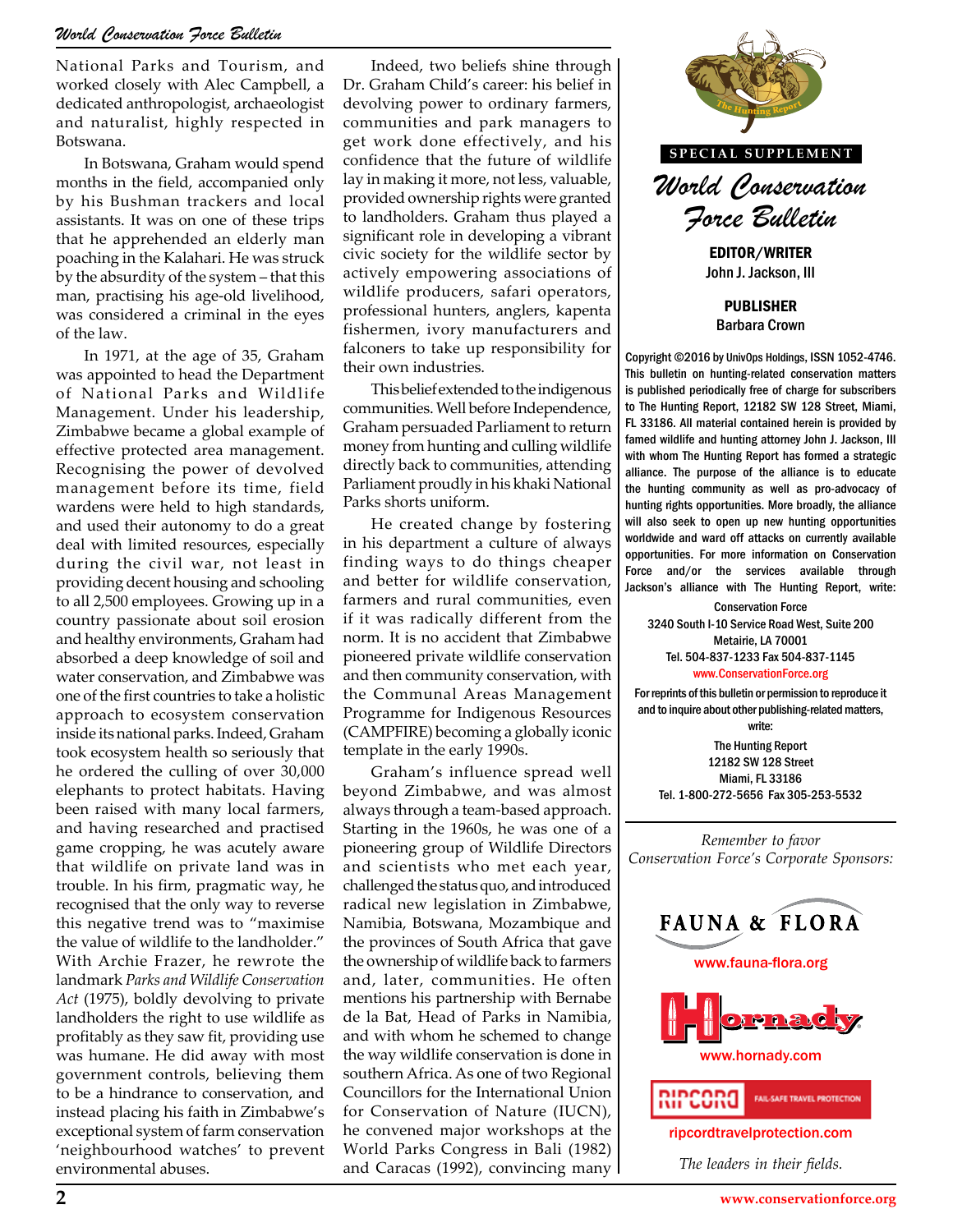conservationists that use and trade of wildlife was a powerful and legitimate means for transforming land back to wildlife. I still meet high-level people today who understand the importance of sustainable use because of Graham's influence at IUCN and CITES during these years. In many ways, Graham encouraged people at all levels and of all races to strive for a new way of conserving wildlife, by owning it, making it as profitable as possible, and by ensuring that this profit was returned to the people who lived with the wildlife,

regardless of colour.

His path-breaking ideas are captured in two books. The first, *Managing Protected Areas in the Tropics*, (1986) which he co-authored, reflects the professionalism for which he strived in Zimbabwe's parks agency. The second, *Wildlife & People: the Zimbabwean Success*  (1995), even today remains both pragmatic and visionary, thus encapsulating Dr. Graham Child's paradigm-shifting contribution to wildlife conservation in southern Africa. We owe much of the success of conservation in southern Africa to the ability of Graham, his colleagues in National Parks in Zimbabwe, and in the region. They figured things out realistically, challenged the status quo, and transformed the way things were done. Graham did not write wistfully about how conservation should be done, but explained new principles, and how and why he and others had made it work, where, globally, others had mostly failed.

#### Conservation Force Adds Another Staff Attorney to Its Team

**O**n 16 January, 2017 Attorney Matt Boguslawski became a full-time paid member of Conservation Force's proactive team of conservation advocates. Matt is the young lawyer that we engaged in Tanzania over the summer and early fall to complete a volunteer audit of the books and records of 27 Tanzania hunting operators to document the unmeasured anti-poaching, habitat, prey-base and community benefits of safari hunting. He was the first to discover the surrender of concessions (now more than 70 concessions have been forfeited with the loss of habitat greater than twice that of national parks) caused largely by USFWS trophy import permitting practices and delays. He was also one of the joint Conservation Force-IPHA team members that attended CITES CoP 17 and represented hunters' conservation interests so well.



*Matt Boguslawski at CITES CoP 17 in Pretoria.*

Matt graduated Cum Laude in political science and global studies



in 2012, then obtained a Doctor of Jurisprudence graduate degree in 2015 and completed the Texas Bar over the summer. He speaks Swahili, Afrikaans, and Spanish. He has also been a professional hunter in both Tanzania (licensed) and South Africa.

Conservation Force could not afford to hire Matt, but it also could not afford to miss this opportunity to engage a young attorney and professional hunter with such passion and commitment for the cause.

We have to budget and give our best effort to make it work. It is time we added another attorney as part of

Conservation Force's five- and 10-year plans to establish a well-trained team of specialists to lead Conservation Force long into the future.

The pace and level of Conservation Force's work will not any longer allow us to wholly rely upon volunteer professionals and experts alone. For certain, Conservation Force's longterm plan provides that the core team will be paid professionals with true and tested commitment to hunting as the primary force for conservation. Conservation Force is renowned for doing the heavy lifting and will continue to do so.